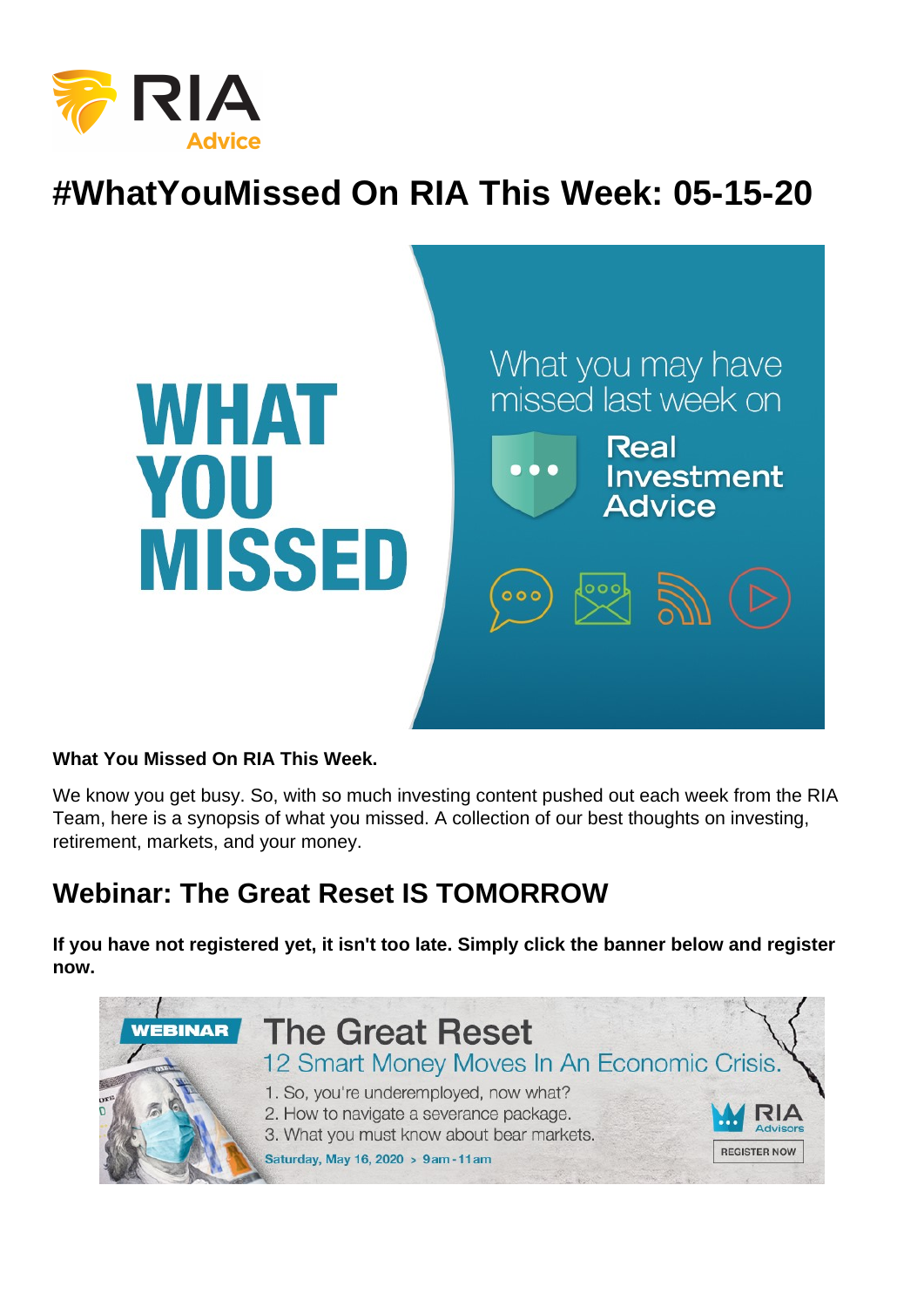# The Week In Blogs

Each week, the entire team at RIA publishes the research and thoughts which drive the portfolio management strategy for our clients. The important focus are the risks which may negatively impact our client's capital. If you missed our blogs last week, these are the risks we are focusing on now.

https://realinvestmentadvice.com/macroview-savings-mirage-wont-save-the-economy/

https://realinvestmentadvice.com/the-federal-reserve-its-ongoing-destruction-of-thebottom-90/

https://realinvestmentadvice.com/economically-speaking-the-stock-market-is-not-theeconomy/

https://realinvestmentadvice.com/putting-a-price-on-the-sp-500/

https://realinvestmentadvice.com/negative-rates-are-not-an-option/

#### Our Latest Newsletter

Each week, our newsletter covers important topics, events, and how the market finished up the week. Our technical review provides the basis of how we are positioning our client portfolios, what we expect to happen, and how to trade it.

\_\_\_\_\_\_\_\_\_\_\_\_\_\_\_\_\_\_\_\_\_\_\_\_\_\_\_\_\_\_\_\_\_\_\_\_\_\_\_\_\_\_\_\_\_\_\_\_\_\_\_\_\_\_\_\_\_\_\_\_\_\_\_\_\_\_\_\_\_\_\_\_\_\_\_\_\_\_\_\_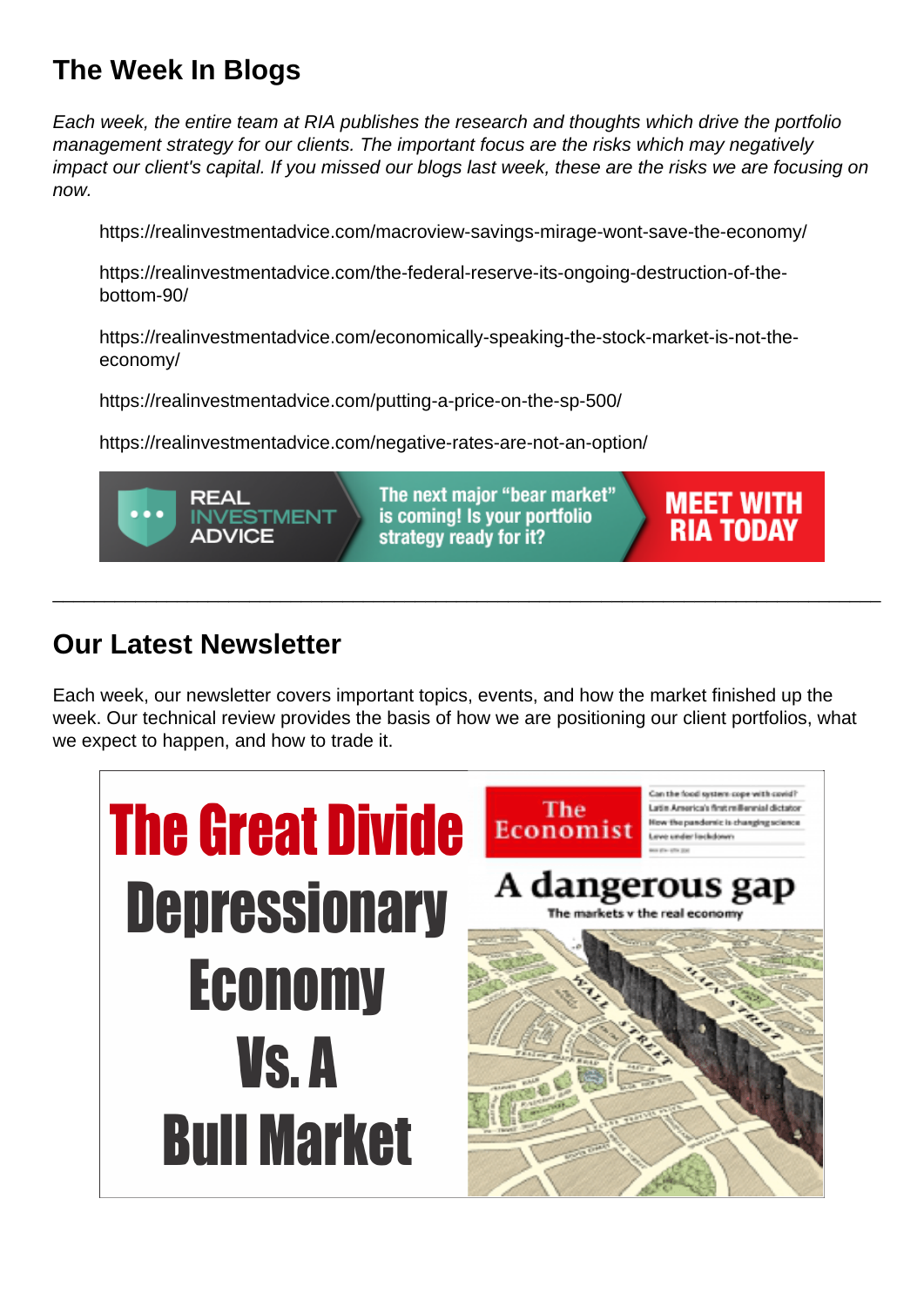# What You Missed: RIA Pro On Investing

RIA Pro is our premium investment analysis, research, and data service. [\(Click here](https://riapro.net/register) to try it now and get 30-days free) If you are a DIY investor, this is the site for you. RIAPRO has all the tools, data, and analysis you need to build and manage your own money.

\_\_\_\_\_\_\_\_\_\_\_\_\_\_\_\_\_\_\_\_\_\_\_\_\_\_\_\_\_\_\_\_\_\_\_\_\_\_\_\_\_\_\_\_\_\_\_\_\_\_\_\_\_\_\_\_\_\_\_\_\_\_\_\_\_\_\_\_\_\_\_\_\_\_\_\_\_\_\_\_

https://realinvestmentadvice.com/tpa-analytics-should-you-bet-against-druckenmillertepper/

# The Best Of "The Real Investment Show"

What? You didn't tune in last week. That's okay. Here are the best moments from the "Real Investment Show." Every week, we cover the topics that mean the most to you from investing, to markets, and your money.

\_\_\_\_\_\_\_\_\_\_\_\_\_\_\_\_\_\_\_\_\_\_\_\_\_\_\_\_\_\_\_\_\_\_\_\_\_\_\_\_\_\_\_\_\_\_\_\_\_\_\_\_\_\_\_\_\_\_\_\_\_\_\_\_\_\_\_\_\_\_\_\_\_\_\_\_\_\_\_\_

\_\_\_\_\_\_\_\_\_\_\_\_\_\_\_\_\_\_\_\_\_\_\_\_\_\_\_\_\_\_\_\_\_\_\_\_\_\_\_\_\_\_\_\_\_\_\_\_\_\_\_\_\_\_\_\_\_\_\_\_\_\_\_\_\_\_\_\_\_\_\_\_\_\_\_\_\_\_\_\_

https://youtu.be/1NngxkJ7KDM

## What You Missed: Video Of The Week

The Fed Is Bailing Out The Bond Market

This week, Michael Lebowitz and Lance Roberts discuss the Fed bailing out the bond market. Are they going to far at a time when the bond market is functioning properly? Are they making a mistake?

\_\_\_\_\_\_\_\_\_\_\_\_\_\_\_\_\_\_\_\_\_\_\_\_\_\_\_\_\_\_\_\_\_\_\_\_\_\_\_\_\_\_\_\_\_\_\_\_\_\_\_\_\_\_\_\_\_\_\_\_\_\_\_\_\_\_\_\_\_\_\_\_\_\_\_\_\_\_\_\_

https://www.youtube.com/watch?v=p3LY3DmuY4Q

What You Missed: Our Best Tweets